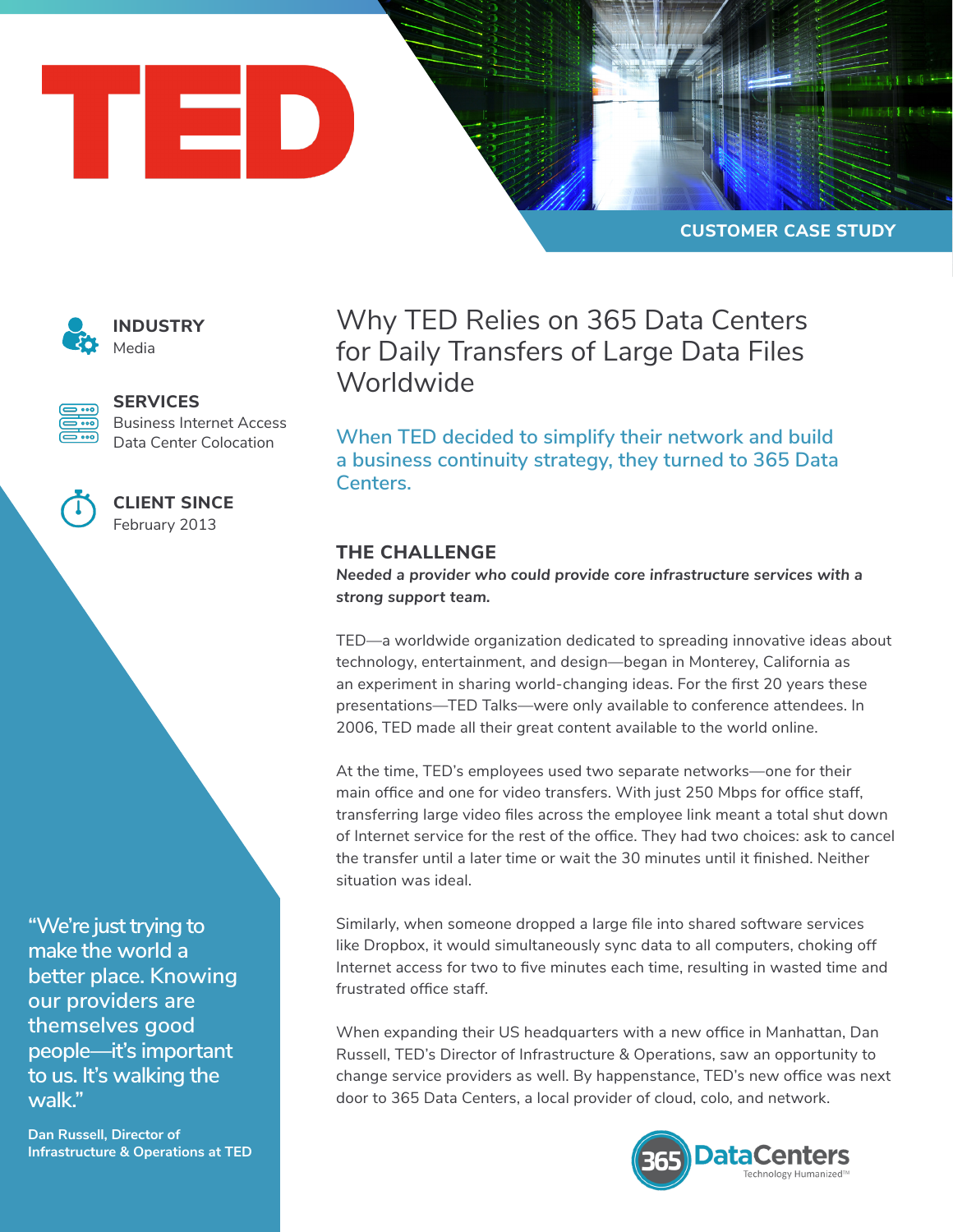

"I don't know if you've experienced the complexity of working with New York telecom companies, but having a provider in the building is a pretty big deal," Dan says.

Though Dan spoke to the more well-known providers in the New York market, 365 Data Centers offered the services he needed, the personal touch he wanted, and the convenience he couldn't find anywhere else.

365 Data Centers was in.

## **WHY 365 DATA CENTERS?**

*Unified voice and data got TED off the ground. Dedicated support and secure data centers delivered a complete package.*

When it was time to renew their network connections in the new building, Dan decided simplifying TED's network was the best way to go.

**"We were able to get more bandwidth for a lot less money," Dan says. "I wanted to get an off-site data center for realtime backups and disaster recovery…a complete business continuity solution. They had impressed me enough that when I went looking for solutions, they were definitely getting consideration for everything else."** 

Today, 365 Data Centers provides TED with 2 Gbps business internet access and colocation, all with a dedicated support team to give Dan the peace of mind he lacked before.

"I've worked with other providers and having a dedicated support team is the kind of thing you get when you're a big customer or when you're new on an account. Typically, those people drift off after awhile, whereas with 365 Data Centers, they act as if they're a hometown provider. I like that I can talk to James or Steve or Dave."